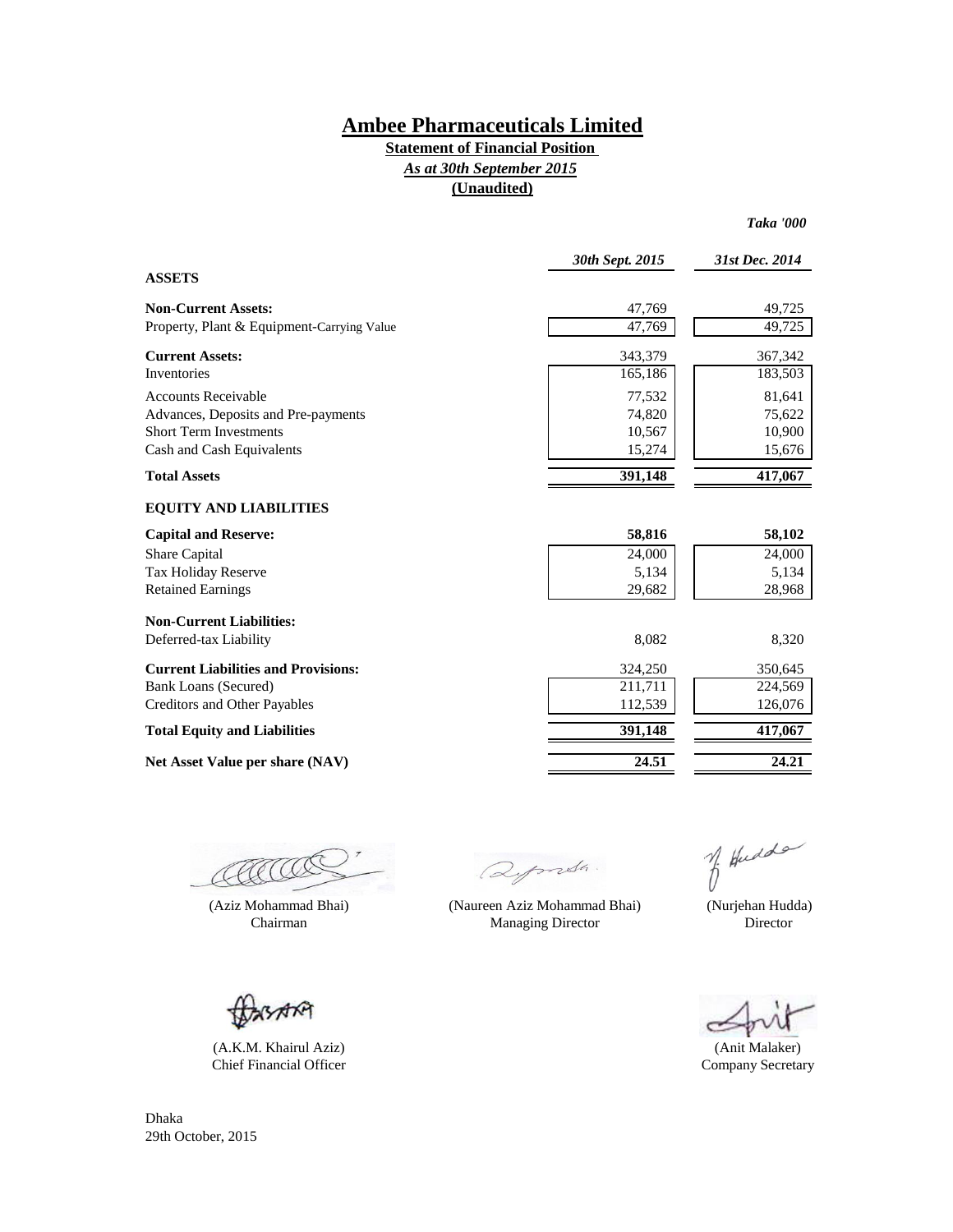### **(Unaudited) Statement of Comprehensive Income** *For the 3rd Quarter ended 30 th September 2015*

|                                           | 9 Month ended<br>Jan-Sept. 15 | 9 Month ended<br><u>Jan-Sept. 14</u> | 3rd Quarter 15<br><b>July-Sept. 15</b> | 3rd Quarter 14<br><b>July-Sept. 14</b> |
|-------------------------------------------|-------------------------------|--------------------------------------|----------------------------------------|----------------------------------------|
| <b>Revenue (Turnover) from Net Sales</b>  | 278,921                       | 275,326                              | 86,574                                 | 105,344                                |
| Cost of Goods Sold                        | (123, 841)                    | (117, 564)                           | (38, 439)                              | (42, 262)                              |
| <b>Gross Profit</b>                       | 155,080                       | 157,762                              | 48,135                                 | 63,082                                 |
| <b>Operating Expenses:</b>                | (131, 511)                    | (134, 111)                           | (39, 665)                              | (52, 945)                              |
| <b>Administrative Expenses</b>            | (13,249)                      | (12,995)                             | (3,401)                                | (4,326)                                |
| Marketing and Selling Expenses            | (118, 263)                    | (121, 116)                           | (36, 265)                              | (48, 619)                              |
| <b>Profit for Operation</b>               | 23,569                        | 23,651                               | 8,470                                  | 10,137                                 |
| Non Operating Income                      | 806                           |                                      | 208                                    |                                        |
| <b>Financial Expenses</b>                 | (13,978)                      | (12,044)                             | (4,255)                                | (3,779)                                |
| <b>Profit Before Contribution to WPPF</b> | 10,397                        | 11,607                               | 4,423                                  | 6,358                                  |
| <b>Contribution to WPPF</b>               | (520)                         |                                      | (221)                                  |                                        |
| <b>Net Profit before income-tax</b>       | 9.877                         | 11,607                               | 4,202                                  | 6,358                                  |
| <b>Provision for income -tax</b>          | (2, 443)                      | (3,192)                              | (896)                                  | (1,748)                                |
| <b>Current Tax</b>                        | (2,681)                       | (3,192)                              | (998)                                  | (1,748)                                |
| Deferred Tax Income/ (Expenses)           | 238                           |                                      | 102                                    |                                        |
| <b>Net Profit after income-tax</b>        | 7,434                         | 8,415                                | 3,306                                  | 4,610                                  |
| <b>Number of Shares</b>                   | 2,400                         | 2,400                                | 2,400                                  | 2,400                                  |
| <b>Earnings Per Share (EPS)</b>           | 3.10                          | 3.51                                 | 1.38                                   | 1.92                                   |

RACCO

Chairman **Director** Managing Director **Director Director** 

(A.K.M. Khairul Aziz) Chief Financial Officer

Qymsh.

(Aziz Mohammad Bhai) (Nurjehan Hudda) (Naureen Aziz Mohammad Bhai)

*Taka '000*

(Anit Malaker) Company Secretary

Dhaka 29th October, 2015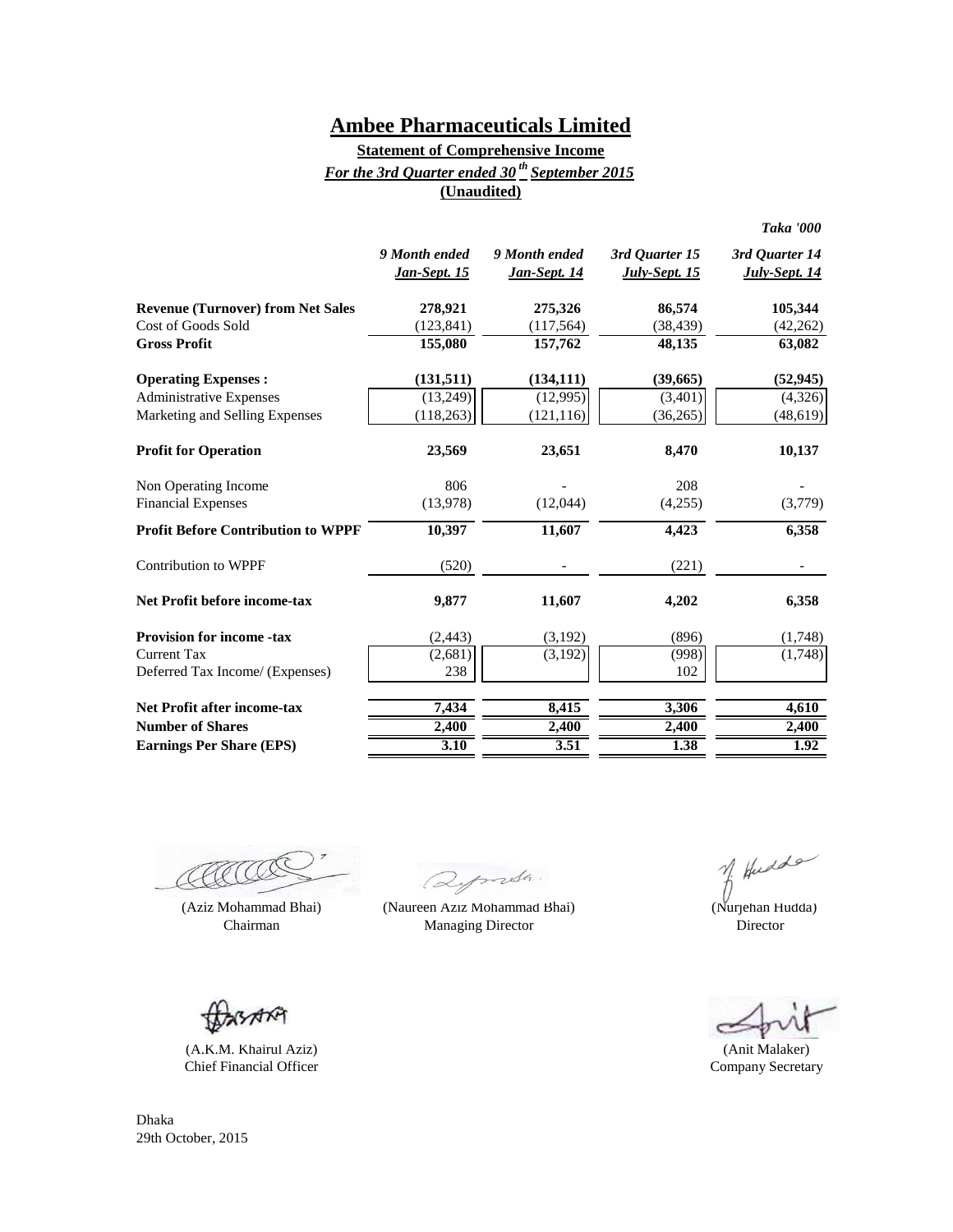### **Statement of Cash Flows (Un-audited)**

*For the period from 01 January 2015 to 30th September 2015*

**(Unaudited)**

|                                                   |                                 | Taka '000                       |
|---------------------------------------------------|---------------------------------|---------------------------------|
|                                                   | 3rd Ouarter 15<br>Jan-Sept 2015 | 3rd Ouarter 14<br>Jan-Sept 2014 |
| <b>Cash Flows from Operating Activities:</b>      |                                 |                                 |
| Collection from turnover                          | 283,836                         | 279,602                         |
| Payments for cost and expenses                    | (259, 460)                      | (257, 025)                      |
| <b>Finance Expenses</b>                           | (13,978)                        | (12,044)                        |
| Income-tax paid/deducted at source                | (2,609)                         | (3,022)                         |
| <b>Cash Generated from Operating Activities :</b> | 7,789                           | 7,511                           |
| <b>Cash Flows from Investing Activities:</b>      |                                 |                                 |
| <b>Acquisition of Fixed Assets</b>                | (442)                           | (1,045)                         |
| <b>Cash Generated From Investment Activities</b>  | (442)                           | (1,045)                         |
| <b>Cash Flows from Financing Activities:</b>      |                                 |                                 |
| Other Finance                                     | (1,680)                         | (8,770)                         |
| Dividend paid                                     | (6,402)                         | (3,000)                         |
| <b>Cash Generated From Financial Activities</b>   | (8,082)                         | (11,770)                        |
| Increase/(Decrease) in cash and cash equivalents  | (735)                           | (5,304)                         |
| Opening cash and cash equivalents                 | 26,576                          | 23,425                          |
| Closing Cash and Bank balances                    | 25,841                          | 18,121                          |
| Net Operating cash flow per share                 | 3.25                            | 3.13                            |
| <b>Components of Cash and Cash Equivalents</b>    |                                 |                                 |
| Cash and Cash Equivalents                         | 15,274                          | 8,121                           |
| <b>Short Term Investment</b>                      | 10,567                          | 10,000                          |

AACCO

(Aziz Mohammad Bhai) (Naureen Aziz Mohammad Bhai)

AM

(A.K.M. Khairul Aziz) Chief Financial Officer

Dhaka 29th October, 2015

Qymsh.

Total Cash and Cash Equivalents 25,841 18,121

Chairman Managing Director

of Hudde

 (Nurjehan Hudda) Director

ċ

(Anit Malaker) Company Secretary